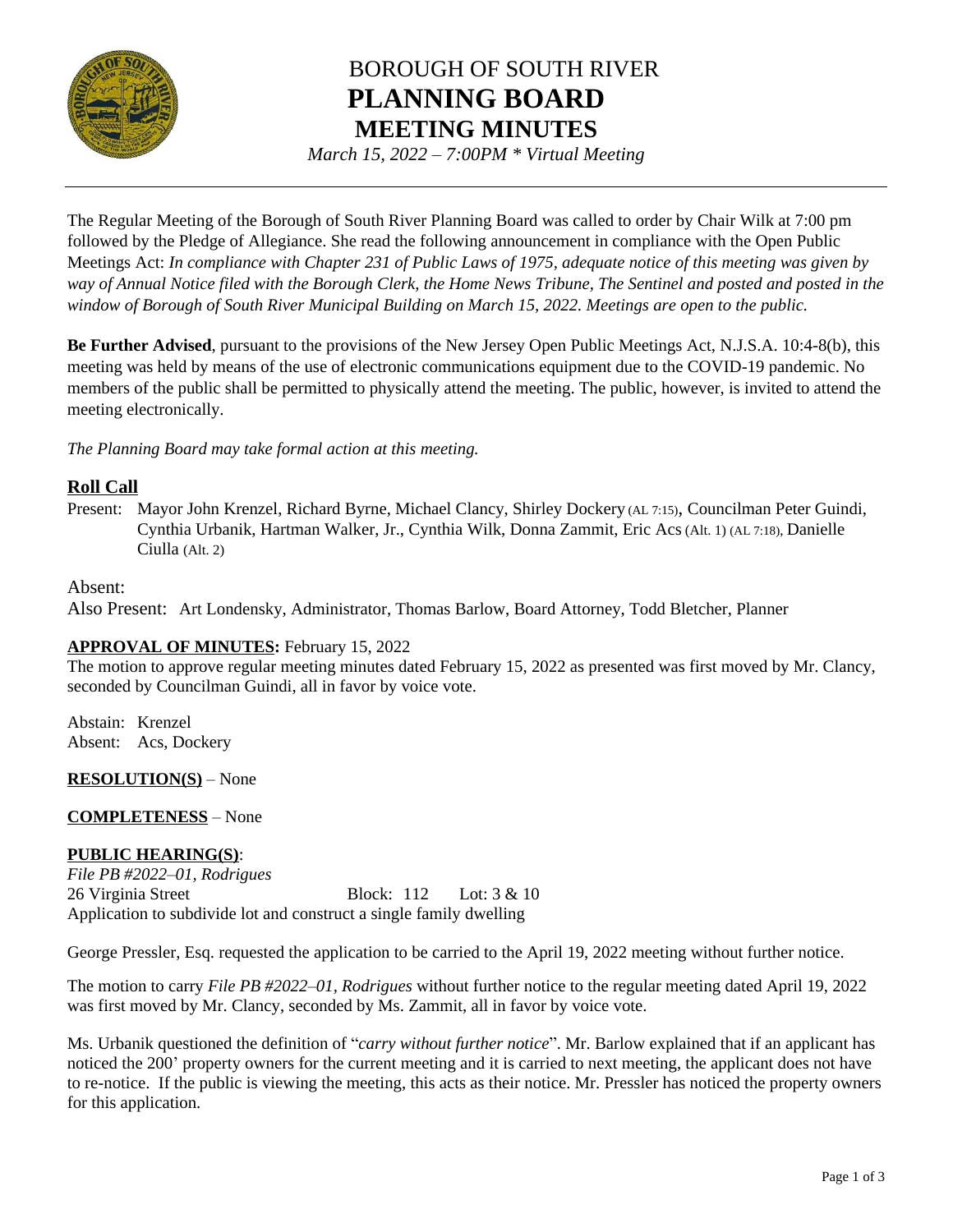

## **BOARD DISCUSSION ITEMS**

## *Ordinance No. 2022 – 11 regarding Electric Vehicle Supply/Service Equipment (EVSE)*

Chair Wilk reported that the Council has forwarded the EVSE ordinance for the Planning Board to review. The Dept. of Community Affairs created model ordinance which was distributed to all municipalities; revisions are not allowed. Mr. Bletcher provided summary of the ordinance. He made some modifications to make it easier to understand however the Borough attorney rejected the revisions because the ordinance states that changes are not allowed. This Board reviewed the state model ordinance. Mr. Bletcher went over the ordinance. Mr. Barlow commented that South River does not have much in development that will trigger this ordinance. State's ordinance will trump any EVSE ordinance already in place in any municipality. He explained the phase–in process to include the EVSE. Per Mr. Barlow, we are mandated to adopt as presented; he explained the ordinance details. Board had some questions for clarification. If an existing location with site plan approval wants to add in an EVSE space, they would only be required to get a zoning permit; it has been deemed inherently beneficial. Mr. Londensky reported that Tesla will be coming forth with a zoning application to install eight super charging stations at Wawa on Old Bridge Turnpike. If a developer is including the lines for EVSE, adequate electricity has to be included into their building grid. The charging stations use more electricity. In residential areas, one transformer services approximately five houses. The transformer can only service two houses if there are charging stations connected. Small towns that provides electricity, their electric grid system will be greatly affected by the EVSE. There was further discussions regarding the ordinance.

The motion to recommend the adoption of the *Electric Vehicle Supply/Service Equipment* (EVSE) ordinance as presented was first moved by Mr. Byrne, seconded by Mr. Clancy

*Roll Call in Favor:* Byrne, Clancy, Dockery, Urbanik, Walker, Zammit, Acs, Ciulla, Wilk *Abstained*: Krenzel, Guindi

#### *Planning Board By–Laws* – for review and comments

Chair Wilk asked members to review the rules and procedures of this Board. Ms. Moy will send everyone a full copy for discussion at the next meeting.

#### *Master Plan Discussion*

Chair Wilk would like to schedule workshops to discuss three specific areas in the Borough for the Master Plan: Main Street, Waterfront Zone and Flood Plain. She asked all members to let Ms. Moy know what their preference is. Related documents are on the web page. The Board discussed workshops and how it could be handled. Per Chair Wilk, workshops will be in addition to the monthly meeting; potentially invite the public for comments; maybe more than one workshop. As Zoning Officer, Mr. Londensky suggested the workshops be held without the public initially, develop a draft, publicize draft and then invite public for comments. Workshops do not have to include the public. Mr. Londensky suggested holding the workshops virtually. Once groups are created, subcommittee chairs will be appointed.

#### **Public Comment**

The motion to open to the public was first moved by Ms. Zammit, seconded by Mayor Krenzel, all in favor by voice vote. Seeing none, the motion to close to the public was first moved by Ms. Zammit seconded by Mayor Krenzel, all in favor by voice vote.

#### **Adjournment**

The motion to adjourn at 8:07 pm was first moved by Councilman Guindi, seconded by Mayor Krenzel, all in favor by voice vote.

Respectfully submitted by:

\_\_\_\_\_\_\_\_\_\_\_\_\_\_\_\_\_\_\_\_\_

*Julie Moy* Recording Secretary